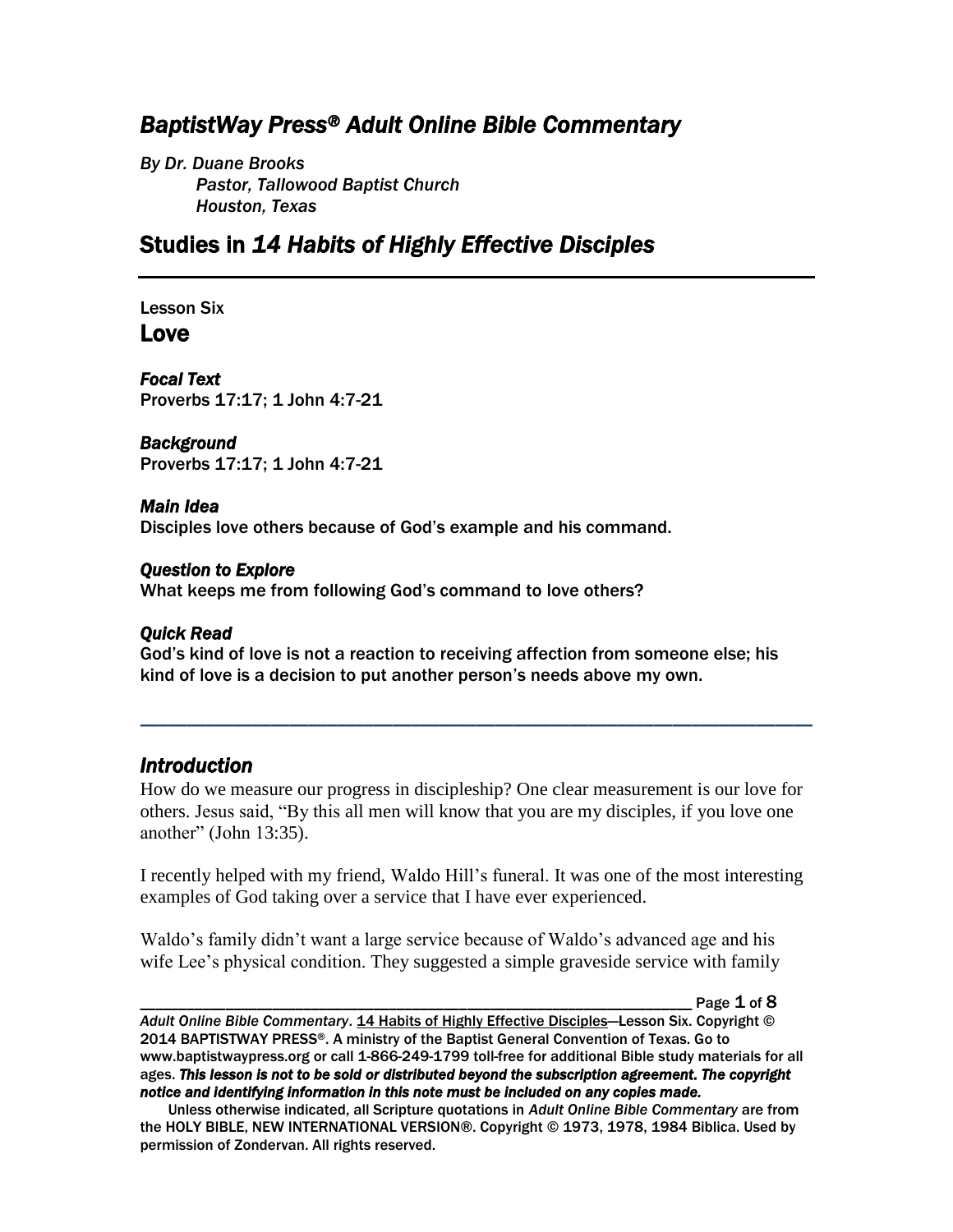only. Waldo had a larger network of "family" than any of us knew. Thirty minutes before the service, people poured into the funeral home, packing several rooms. Lively conversation and beautiful laughter echoed in the halls. A long stream of cars formed to drive back to the gravesite.

When we arrived, Marcela (a former neighbor), asked if she could say a few words at the service. Another man came forward to say that he had flown all the way from California to speak a word about his former colleague. Marcela told about how kind Waldo had been to her, complete with woodworking items he had made for her and her family. She called him *Waldito* or "Little Waldo." She described him as the perfect neighbor.

For years Marcela tried to figure out why Waldo was the way he was. Then came the moment when he told her about Jesus, his best friend. It was an amazing example of how easy sharing our faith becomes when we realize God loves us and we begin to share his love with others. One of the habits of disciples is what John calls "fearless love."

# *Commentary*

# *Faithful Love: Friends Love at All Times (Proverbs 17:17)*

We sometimes draw a false distinction between the teaching of the Old Testament and the New Testament. True, they were written by different people at different seasons in the history of the world. Still, there exists a great continuity between the two. Augustine said: "The New is in the Old concealed; the Old is in the New revealed."<sup>1</sup>

God has always been a God of love, who chose to love his people and invited them to love others as well. In the book of Proverbs we see examples of love described. So the writer tells us, "...there is a friend who sticks closer than a brother" (Proverbs 18:24). Even before that though, he reminds us that a friend loves at all times (Proverbs 17:17).

Proverbs says a great deal about friendship. The word is also translated "associate." But contextually it is defined by an unending love. The Hebrew word for love *ahav* is distinct from our western concept of love. Love for us is an abstract thought or emotion. We use the term to describe our feelings. It is not especially discriminating – so we *love our families*, and we *love God* and we *love chocolate and our sports teams*, all with the same word.

In Hebrew "love" spoke more of one's responsibility to provide for and protect a privileged gift. As a verb, this word means "to provide and protect what is given as a privilege" as well as "to have an intimacy of action and emotion." We are told to love God and our neighbors, not in an emotional sense, but in the sense of our actions. So love is something we *do*.

\_\_\_\_\_\_\_\_\_\_\_\_\_\_\_\_\_\_\_\_\_\_\_\_\_\_\_\_\_\_\_\_\_\_\_\_\_\_\_\_\_\_\_\_\_\_\_\_\_\_\_\_\_\_\_\_\_\_\_\_\_\_\_\_\_\_\_\_\_\_\_ Page 2 of 8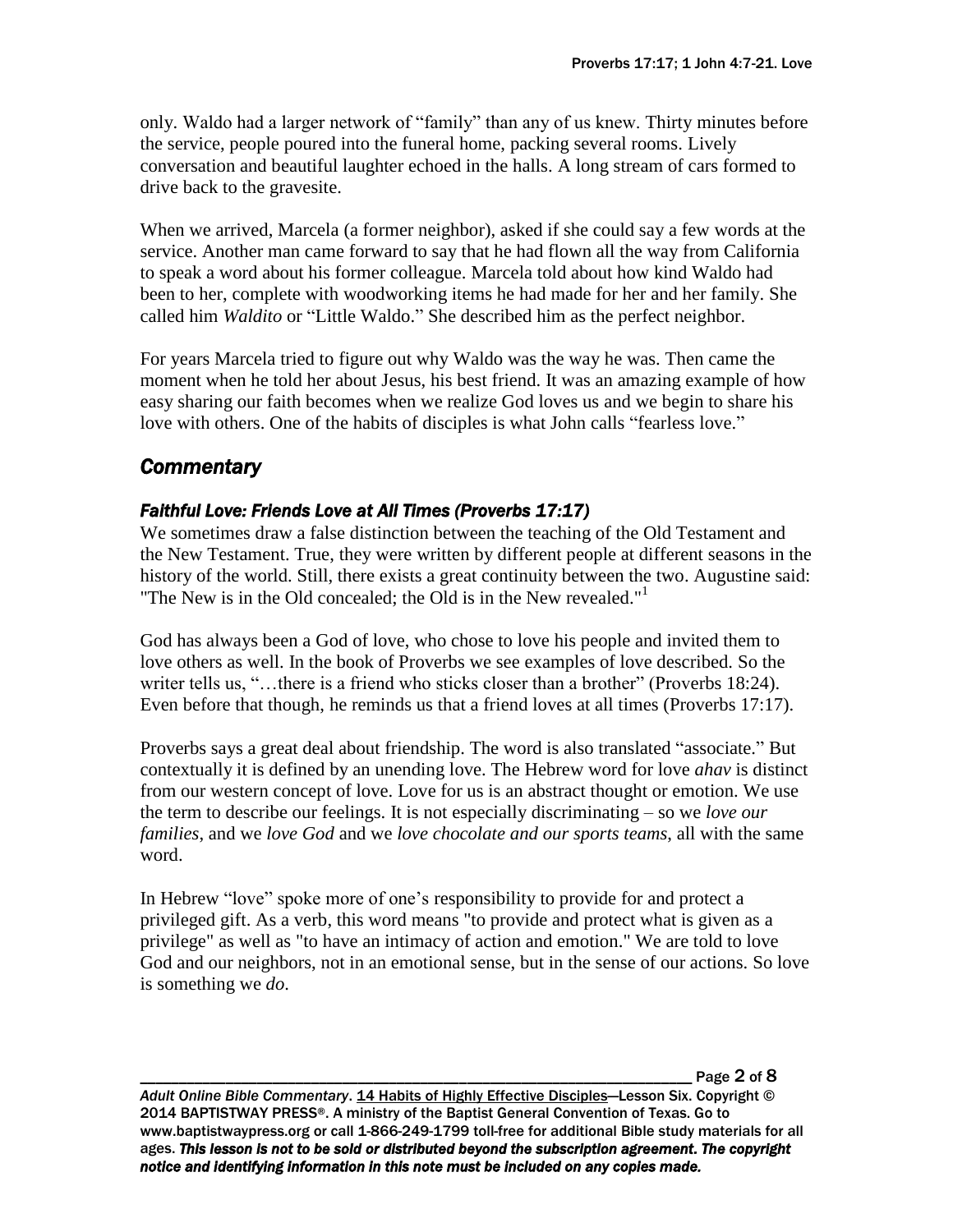The true friend loves at all times. So love for one another is not conditioned on the other person's actions or worth. We love when things are going well, but we also love when things are not going well.

In college, God brought a friend from another state. I was fresh from Germany and Montana, but my friend grew up in a small town in Northeast Louisiana. He knew my older brother and initially confused the two of us, as I recall. Soon we discovered that we served as pastors of churches just four miles apart. We used to drive to "Falls on the Brazos" park in Falls County early on Sunday mornings to pray before we went to our churches to preach.

Over time, we learned to preach funerals and perform weddings. We labored in love in neighboring communities. He became the best man at my wedding and I at his. Over the years we have celebrated amazing victories in our lives, families, and churches. We have also wept over painful experiences which disappointed and dismayed us. Truthfully, he has been a better friend to me than I to him. He has punctuated the years with an occasional question, "What can I do for you today?" Now Wayne Gray works for Hardin Simmons University in Abilene. He has loved at all times for over thirty years.

## *Fearless Love: Love Casts Out Our Fear*

The New Testament has much to say about love as well. In the Gospel of John, we discover that the apostle defines God's purpose for the world in his report of a conversation between Jesus and Nicodemus. At some point in that conversation or after, Jesus enunciated, "For God so loved the world that he gave his one and only Son, that whoever believes in him shall not perish but have eternal life" (John 3:16).

John, the beloved disciple, has a lot to say about love. He, who had once been called a Son of Thunder (Mark 3:17), had been so transformed by Christ's love that he became most loving. He began by reminding his readers of the love that God had for them. Then he pointed out the way that God's perfect love casts out our fear of being punished and our need to punish others. The more we remain in God's love and God's love remains in us, the more loving we become. God's faithful love for us creates in us a fearless love for others! On the other hand, we may hate others because we can't really believe that God loves us.

Much, if not most, of our hatred comes from fear of others. We fear that they will harm us. Or we just do not understand them. But when we realize fully that the One who knew us best, loved us the most even when we were at our worst, then we are free to love others in the same way, in spite of differences and perceived deficiencies. The perfect love that casts out all fear starts with our fearless God!

## *Disciples Love Because We Have Been Loved by God Perfectly! (1 John 4:7-10)*

We sometimes say to those we love: "Don't tell me, but show me you love me." God has done that. Talk is cheap, but commitment is costly. John wrote. "…love comes from

Page 3 of 8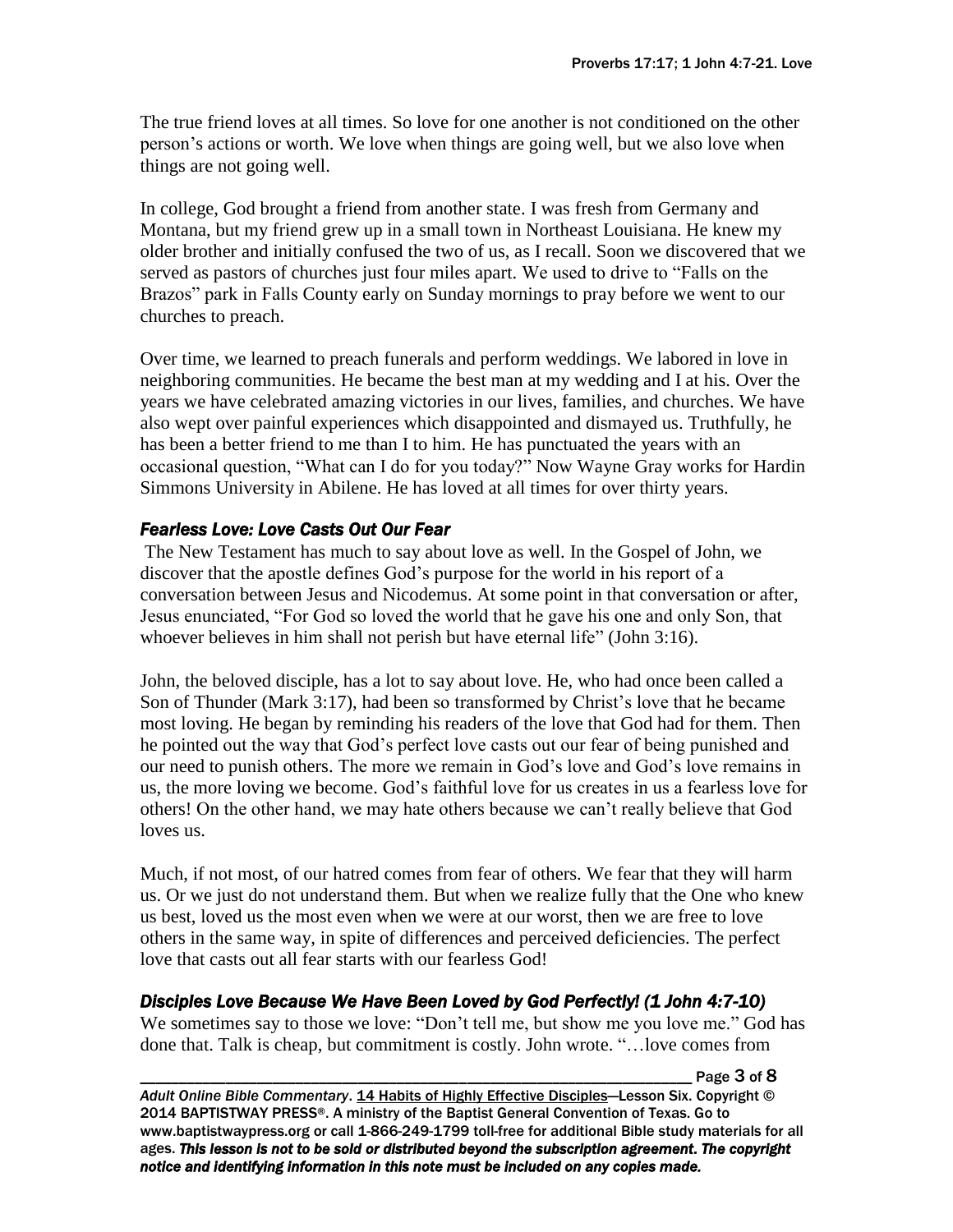God…" (1 John 4:7) and then, "This is how God showed his love among us" (1 John 4:9). How did God show us his love? Josiah Conder wrote in a song, "This knowing, if I love Thee, Thou must have loved me first."<sup>2</sup>

To show his perfect love, God sends. God the Father sent his one and only Son into the world to give us life so that we might live through him (1 John 4:9). Further, in his perfect love, God sacrificed for us. God the Father sacrificed his only Son for us (1 John 4:10) and the Son of God sacrificed his life for us. Jesus willingly became the propitiation, or atoning sacrifice, for our sins!

Fred Craddock tells about a family stopping to pick up a stray kitten on the side of a road over the protests of the father.

"Daddy, if you don't it will die." When the father stopped the car and picked up the cat, the kitten not only hissed at him but scratched his hand. Some days later the father felt something rub against his leg. When he reached down the cat did not hiss or scratch but arched its back for a caress. Craddock commented: Not long ago God reached out his hand to bless me and my family. When He did I looked at his hand: "it was covered with scratches. Such is the hand of love, extended to those who are bitter." God's hand reached out to us has nail-prints in  $it^3$ 

In his perfect love, God sanctifies us. John wrote, "... he has given us of his Spirit" (1) John 4:13). Our Pastor Emeritus, Les Collins chooses as one of his favorite songs, Melody and Keith Green's words: "Thank you Oh my Father for giving us your Son and leaving your Spirit until the work on earth is done.<sup>"4</sup>

Finally, God in his perfect love saves us. God had every right to punish us (Ephesians 2:1-7). As one of our students (Michael Glasgow) preached at a student service out in a pasture in Waller, Texas earlier this year: this means our sin deserved death. Jesus was able to be our sacrifice because he lived the life we could not live, so that he could die the death we should have died.

Isaiah told us that God says, "Come now, let us reason together. Though your sins are like scarlet, they shall be as white as snow, though they are red as crimson, they shall be like wool" (Isaiah 1:18). Instead of punishing, God chose to love and forgive and transform us.

Norman Vincent Peale envisioned God's sending, saving love this way:

The father might have said to his only begotten Son, "Son I hate to see you go. I sure am going to miss you. I love you with all my heart. But I do want you to go down to earth and tell those poor souls down there how to live and point them to

Page  $4$  of  $8$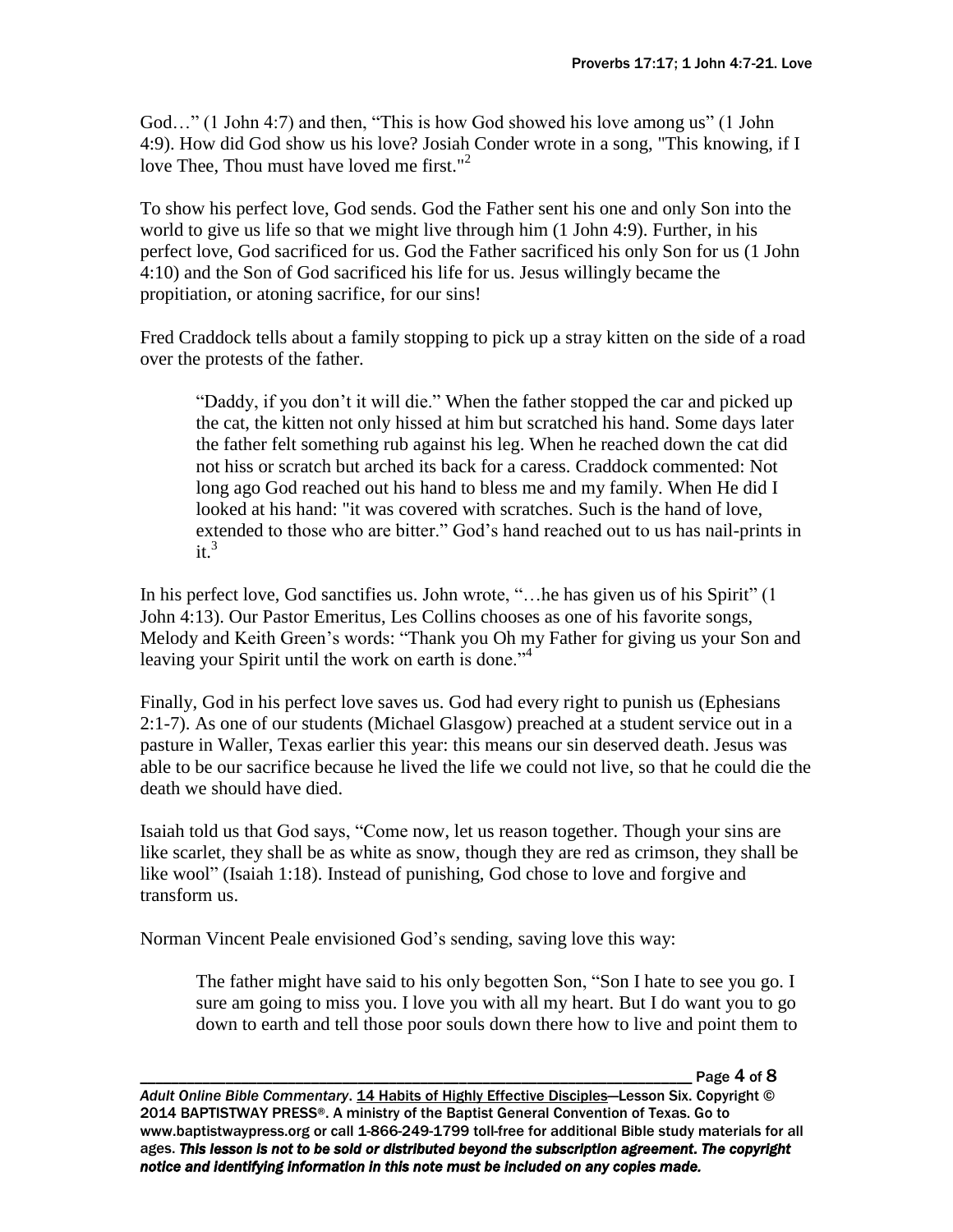the cross that will lead them back home." The last thing the Father said to the Son, "Give them all my love."<sup>5</sup>

Well he did! Jesus, the Son, gave all of us all of God's love. But now that he has built the house of love, shouldn't we live there? People who know and receive God's love then choose to love others.

## *Disciples Love Others Fearlessly (1 John 4:11-12; 16-21)*

Of course Christians ought to love each other (1 John 4:7, 11). John explained that when we love, God is living in us and completing his love in us (1 John 4:12, 16). John wanted his hearers to know that God is love and if we abide in love - we abide in God and God in us. In other words, God's love in us is never mature or complete or perfect until we become a conduit through which it flows.

In Israel, the Jordan River flows both into the Sea of Galilee which teems with life, and the Dead Sea which stagnates in death. The difference is what the body of water does. The Jordan flows *through* the Sea of Galilee but it *stops* in the Dead Sea. The Dead Sea does nothing with the water because it is a container, not a conduit. What are we doing with God's love? We can be like the Dead Sea with no outlet, or we can be like the Sea of Galilee with God's love flowing through us giving life to others.

People from other countries sometimes complain about the inability of Americans to be friends. We may say, "Time is money." But it takes time to be friends. We may have to sacrifice and share as well to have friends.

One man had 700 friends on Facebook and he invited them to RSVP for coffee with him: "Yes, Maybe, or No." Fifteen said they would come, while sixty thought they might come. One solitary woman showed up who was a friend of a friend. The man lamented, "I have 700 friends and I am drinking coffee alone."

When we love, the hatred which grows from fear has to leave. Why do people hate? Isn't it because we fear? John makes this connection. We fear judgment until we believe God loves us (4:17). The reality is that God loves us as he loves his Firstborn, Jesus. As he is, so are we in the world. Once we let go of the fear that God hates us, then we are free from fear to love others and not to hate. In fact, a person who continues to hate others can never grow as a disciple. Someone will say, "Well I was born with these prejudices." The gospel says, *"You were born again to let them go."*

Martin Luther King Jr. wrote, "Hatred and bitterness can never cure the disease of fear; only love can do that. Hatred paralyzes life; love releases it. Hatred confuses life; love harmonizes it. Hatred darkens life; love lights it."<sup>6</sup> Along the same lines, Anne Lamott wrote, "You can safely assume you've created God in your own image when it turns out that God hates all the same people you do."<sup>7</sup>

Page 5 of 8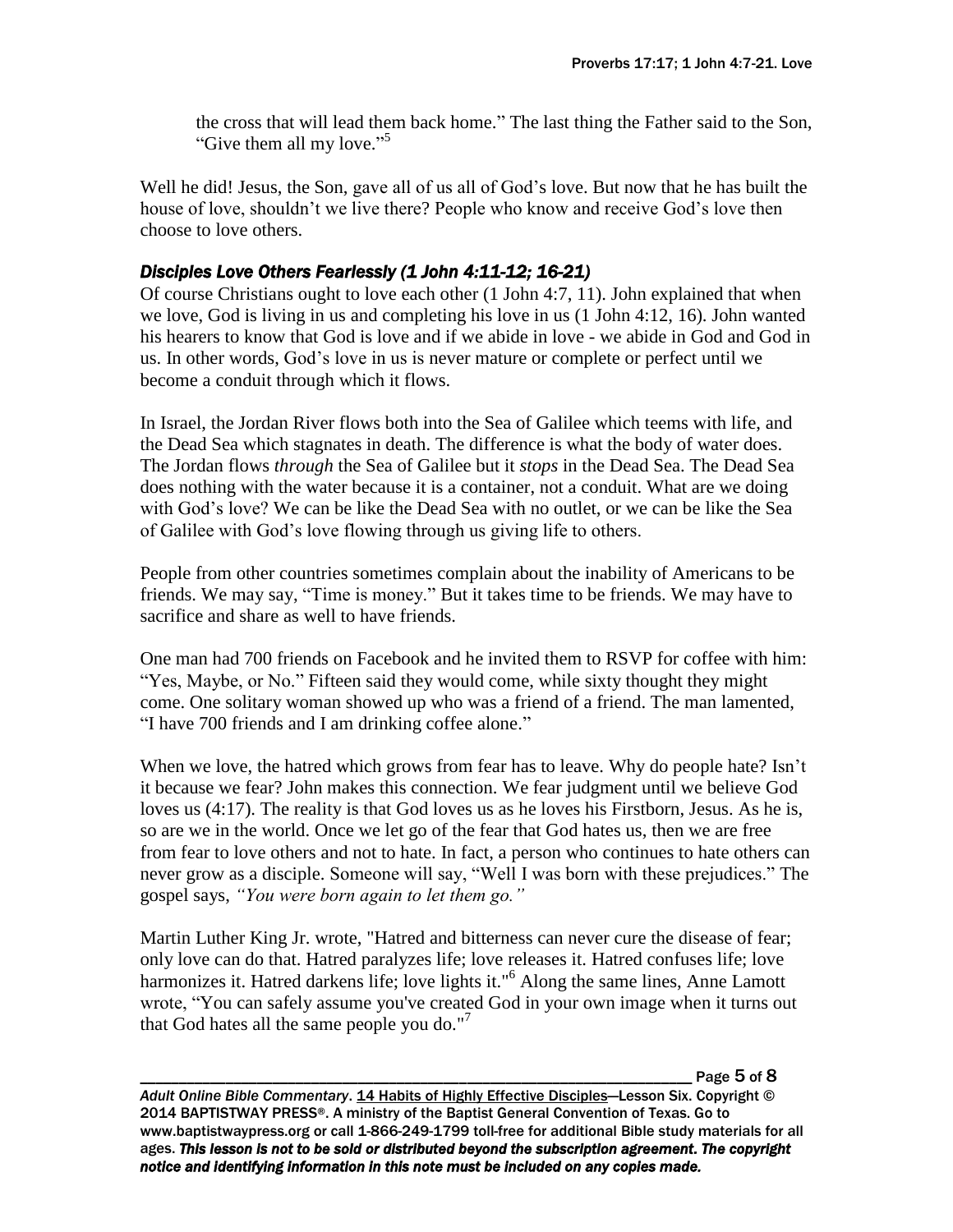My favorite scene in the book *Les Miserables* comes early when Jean Valjean tries to steal from the priest who has given him food and rest. The gendarmes capture Valjean before he gets very far and bring him back to the priest. They smile as they say, "He said you gave him the silverware . . ." The priest inexplicably refuses to seek justice saying instead, "Did you forget the candlesticks? I told you to take them as well."

The gendarmes are surprised as the priest sends them on their way. Only the thief and the priest and God remain on the stage. And the priest says, "Forget not, never forget that you have promised me to use this silver to become an honest man.... Jean Valjean, my brother: you belong no longer to evil, but to good. It is your soul that I am buying for you. I withdraw it from dark thoughts and from the spirit of perdition, and I give it to  $God!"<sup>8</sup>$ 

And Valjean, simultaneously destroyed and redeemed by the priest's love, becomes an honest man.

Valjean loves the forsaken prostitute Fontine and cares for her daughter Cosette, making her his own daughter through kindness at great cost to himself. He is kind to his enemy Jalvert and ultimately kills him with kindness. This is what disciples do. We love.

# *Conclusion*

Todd Boling tells about his grandfather and grandmother one Christmas when he was a boy. They had lived simple lives but one Christmas, Todd's grandfather splurged and bought his wife the very finest coat. When she lifted it out of the enormous box, Todd's grandmother began to cry. She gently took her husband's face in her hands and kissed his forehead and softly said, "It's exquisite . . . I love it . . . thank you, my love." Her grandson Todd was watching.

A few days later he was even more affected by his grandmother and others going to the mall for the after-Christmas sale. She looked like royalty in her new coat. As they left the mall, they passed a woman quite dirty and cold sitting on the curb. Grandmother left the children together at the car and walked over to the woman. She draped her new coat around her shoulders gently held her face in her hands and kissed her softly on the forehead just as she had kissed her husband. To this day they have never talked about it, but the self-giving love influenced her grandson.<sup>9</sup>

What would make a person love like that? She had been loved and she shared that love. This is God's story with us.

\_\_\_\_\_\_\_\_\_\_\_\_\_\_\_\_\_\_\_\_\_\_\_\_\_\_\_\_\_\_\_\_\_\_\_\_\_\_\_\_\_\_\_\_\_\_\_\_\_\_\_\_\_\_\_\_\_\_\_\_\_\_\_\_\_

Is it our story with others?

Page 6 of 8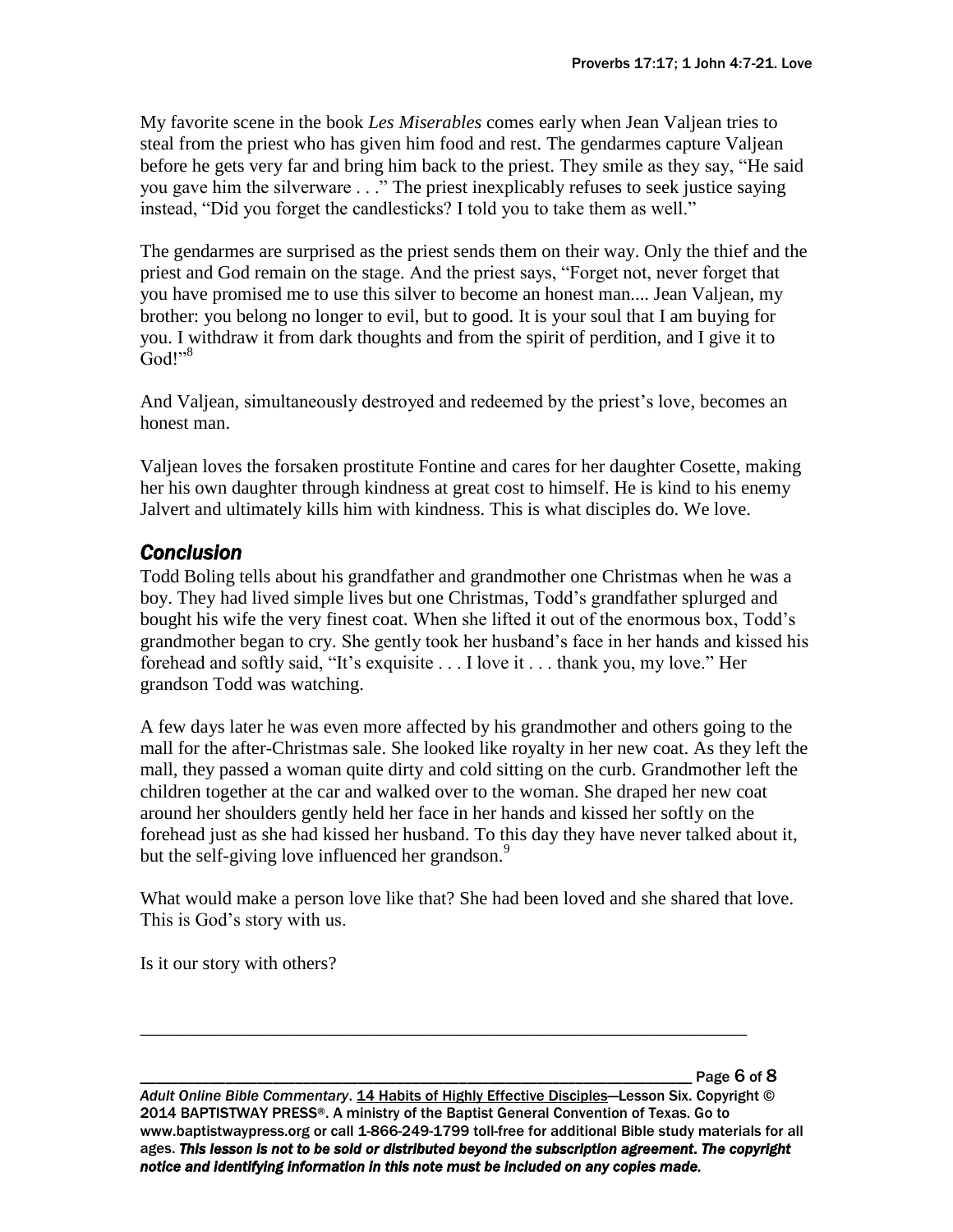### *Meet the Writer: Dr. Duane Brooks*

Dr. Duane Brooks has been the pastor at Tallowood Baptist Church in Houston, TX since 1998. He has been a member of the Texas Baptist Executive Board and the Human Welfare Board of the BGCT. Dr. Brooks is currently Adjunct Professor at Houston Baptist University and serves on the Board of Regents at Baylor University. He holds the Ph.D. from Baylor University.

Duane was called to preach while in middle school in Germany and ordained in Great Falls, Montana. He has served as pastor in four Texas Baptist churches - New Hope Baptist Church in Cedar Park, Williams Creek Baptist Church in Mart, and Pleasant Grove Baptist Church in Rosebud. Duane and his wife, Melanie, have two sons, Graham and Chase, and a daughter, Casey.

| <b>BaptistWay Press®</b>                                                                                                                                                                                                                 |
|------------------------------------------------------------------------------------------------------------------------------------------------------------------------------------------------------------------------------------------|
| See www.baptistwaypress.org for additional study materials on                                                                                                                                                                            |
| 14 Habits of Highly Effective Disciples                                                                                                                                                                                                  |
| and more than fifty other Bible studies by BaptistWay Press®,<br>or call 1-866-249-1799 (M-Fri 8:30 a.m.-5:00 p.m. central time).                                                                                                        |
| Another book by Dr. Brooks,<br>This Magnificent Salvation: What Salvation Means in a World Like This,<br>is also available from BAPTISTWAY PRESS <sup>®</sup> .<br>The price is only \$7.95 each plus shipping and any applicable taxes. |
| See www.baptistwaypress.org for a free Teaching Guide and PowerPoint®<br>presentation for This Magnificent Salvation: What Salvation Means in a World Like<br>This.                                                                      |

Page 7 of 8

<sup>&</sup>lt;sup>1</sup>Catherine Martin. *Trusting in the Names of God* (Eugene, OR: Harvest House, 2008), 34.

<sup>2</sup> Josiah Conder, "Untitled." in *Songs of Grace and Glory, for Private, Family, and Public Worship* (London: W. Hunt & Co., 1872), 719.

<sup>3</sup> Fred B. Craddock. *The Collected Sermons of Fred B. Craddock* (Louisville, KY: Westminster John Knox, 2011), 244-45.

<sup>&</sup>lt;sup>4</sup> Melody Green. "There Is a Redeemer" in *Baptist Hymnal* (Nashville: LifeWay Worship, 2008), 279.

*Adult Online Bible Commentary*. 14 Habits of Highly Effective Disciples—Lesson Six. Copyright © 2014 BAPTISTWAY PRESS®. A ministry of the Baptist General Convention of Texas. Go to www.baptistwaypress.org or call 1-866-249-1799 toll-free for additional Bible study materials for all ages. *This lesson is not to be sold or distributed beyond the subscription agreement. The copyright notice and identifying information in this note must be included on any copies made.*